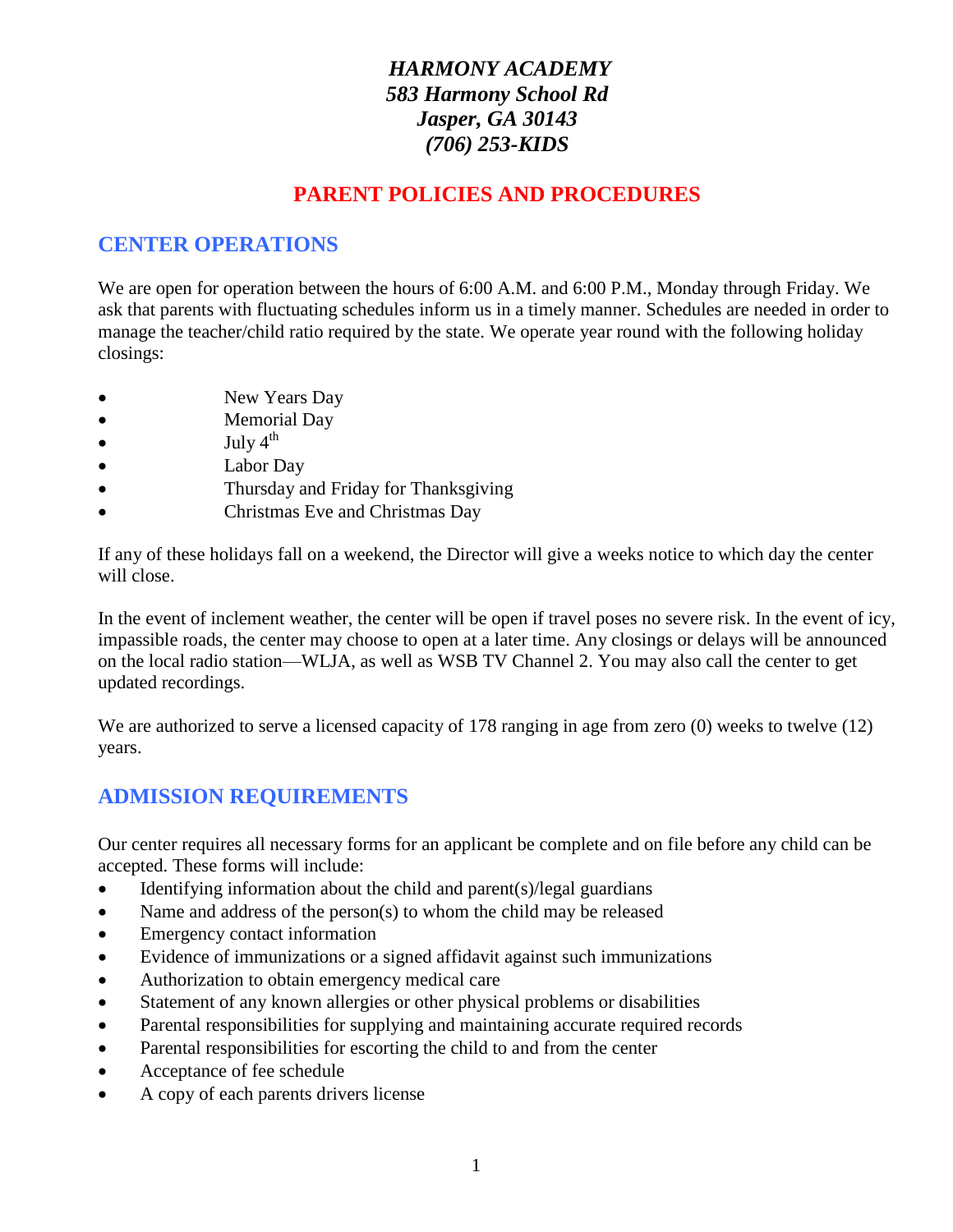### **ENROLLMENT FORMS**

Before a child is admitted for care into Harmony Academy, the provider must receive all required paperwork. We will not assume care of your child (ren) if necessary paperwork, fees, and supplies are not received. All information will be kept confidential and is for our records only. Below is a checklist of necessary paperwork and supplies you will need to bring with your child on his/her first day.

#### **Completed Forms**

- child enrollment application
- **parental agreement**
- authorization for emergency medical care
- infant feeding plan (if applicable)
- immunization record (Form 3231)

#### **Supplies**

- complete change of clothes (weather appropriate), two sets of clothing is required for children potty training
- diapers/pull-ups
- wipes
- comfort item for nap time if needed (must fit in cubby)

#### **Health Forms**

Parents will need to provide evidence of age appropriate immunizations for their child on form 3231, as required by the Georgia Department of Human Resources. Parents are also required to maintain these immunizations and provide updated forms while enrolled at Harmony Academy.

#### **Signed Contract & Policy Handbook Agreement**

Before a child is admitted for care the provider must receive a signed Parental Agreement form. This form should be included in the information packet.

### **TYPICAL DAYTIME SCHEDULE**

One of the requirements of Harmony Academy is that children ages one and up arrive by 9:00 a.m. This is due to the class scheduling and alleviating as much disruption as possible. All classrooms begin daily activities at 9:00 and we want the children to participate as much as possible. We do understand however, that sometimes doctor's appointments or emergencies prevent normal drop off. Please notify us if you are going to be later than 9:00 a.m. Although each classroom's daily schedule varies, activities alternate between quiet and active, free play, and total group experiences. Daily lesson plans are posted in classrooms for Toddlers 1 and up. Infant schedules are at each baby's preference. If you have any questions about your child's schedule, please refer to your classroom teacher. Although we do ask for parent involvement and participation here at our center, please be courteous of our daily schedules and allow our staff to maintain the normal routine of each class. Studies show that routine and consistency are imperative for a child's learning habits.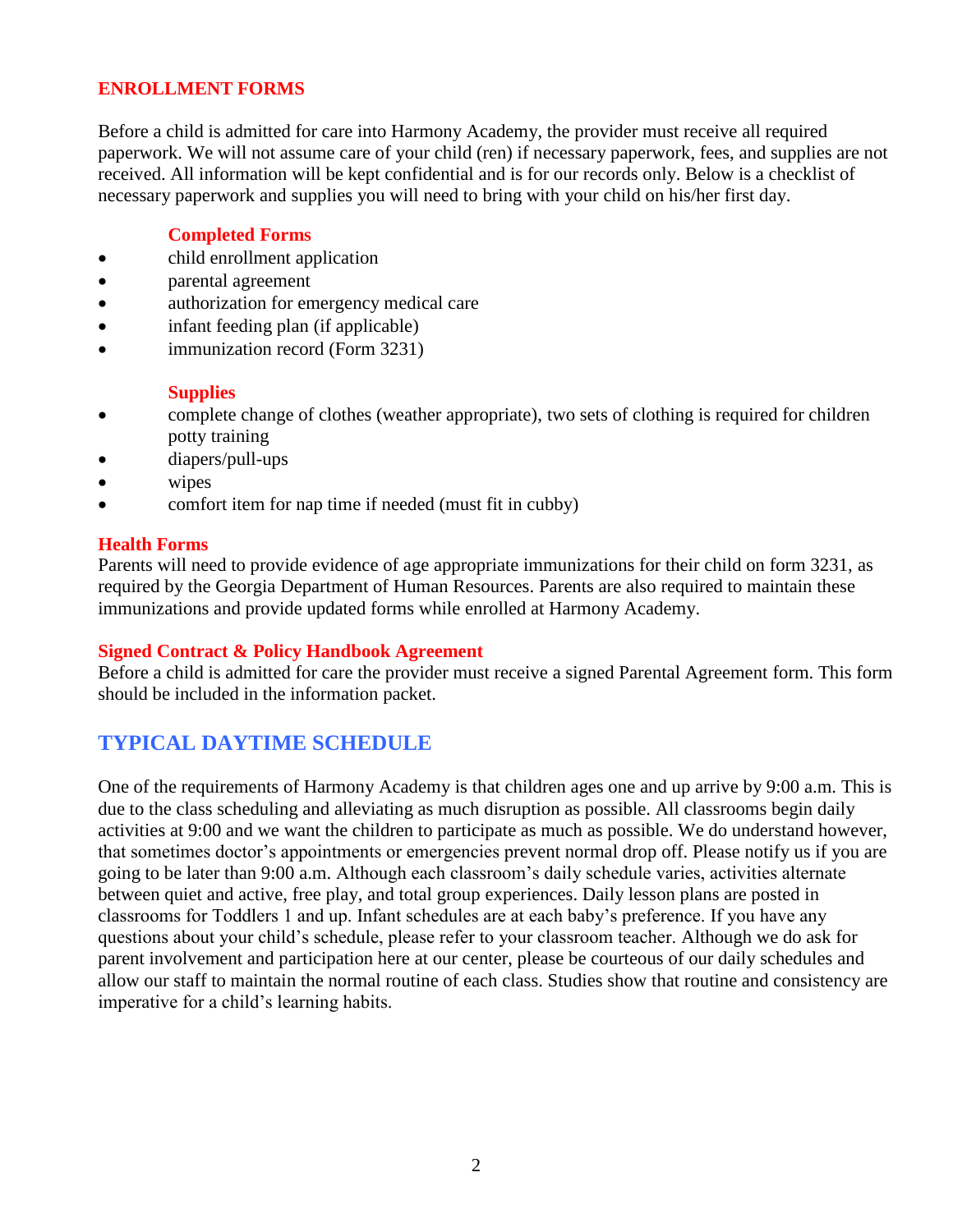### **WHAT TO BRING FROM HOME**

**Infants:** premixed, ready to feed bottles with lids labeled with first and last name, baby food, extra formula in case child takes all of premixed bottles, labeled pacifiers, disposable diapers, wipes, several changes of clothing, security items, family photo

**Toddlers:** labeled pacifiers, disposable diapers, wipes, several changes of clothing, family photo

**Preschoolers:** change of clothes, family photo

### **WHAT NOT TO BRING FROM HOME**

Toys, candy, chewing gum, anything unlabeled, diaper bags, food/snacks, drinks.

## **PROGRAM DESCRIPTIONS**

### **The Infant Program**

Our program for infants sets its pace around the needs and unique differences of each child. Our younger infants have a "primary" caregiver who centers her day around the schedules of those for whom she cares. This care, while meeting basic needs for food, diapering and adequate rest; goes beyond that. This keen observer plans and enhances the interactions and activities the infant's behavior is identifying.

Routines are the curriculum for an infant's day. Every moment of a young child's day offers opportunities for learning. The skilled educator catches these moments and helps each baby establish trust, discover and feel good about herself, tackle a motor task, realize the power of language, and begin to understand this strange new world from many angles. This is accomplished as each teacher keys into the verbal and nonverbal messages the child is sending.

An infant teacher, with the education and understanding of early childhood development, knows that rich verbal interactions with children help them to understand that language is a tool for identifying and expressing their needs, ideas, and feelings in later life. Each of our caregivers accepts that infants developmentally need to explore the world through mouthing and touching and allows for this, viewing it as a valuable learning experience. This teacher is alert to the need for proper sanitation measures and follows them consistently and conscientiously. As the trained adult looks at the environment, she views it from the child's eye and creates a cozy, inviting, and stimulating place for children. She understands that what is made available for children to use depends on who the children are and what their needs are developmentally. This might necessitate frequent rotation of toys to "keep up" with a growing child, or prompt a teacher to make a toy that focuses on the child's interest or need.

Infants need to view the world from many angles, and are allowed that experience. This includes crawling, being carried, stroller rides, outdoor play, climbing, and rocking so that various perspectives are gained. Diaper changing, feeding, and other routines are viewed as vital times for communication, self discovery, and socializing. They are encouraged to feed themselves despite the messiness that accompanies this activity. While being supportive of infants in their quest for competence, our teachers look to the parents as the best resource in working with their children. Early childhood educators view themselves as professionals with children and with parents.

Overall, you can be reassured as a parent that your child will be treated with the utmost care and concern and will receive all of the love and attention every child deserves.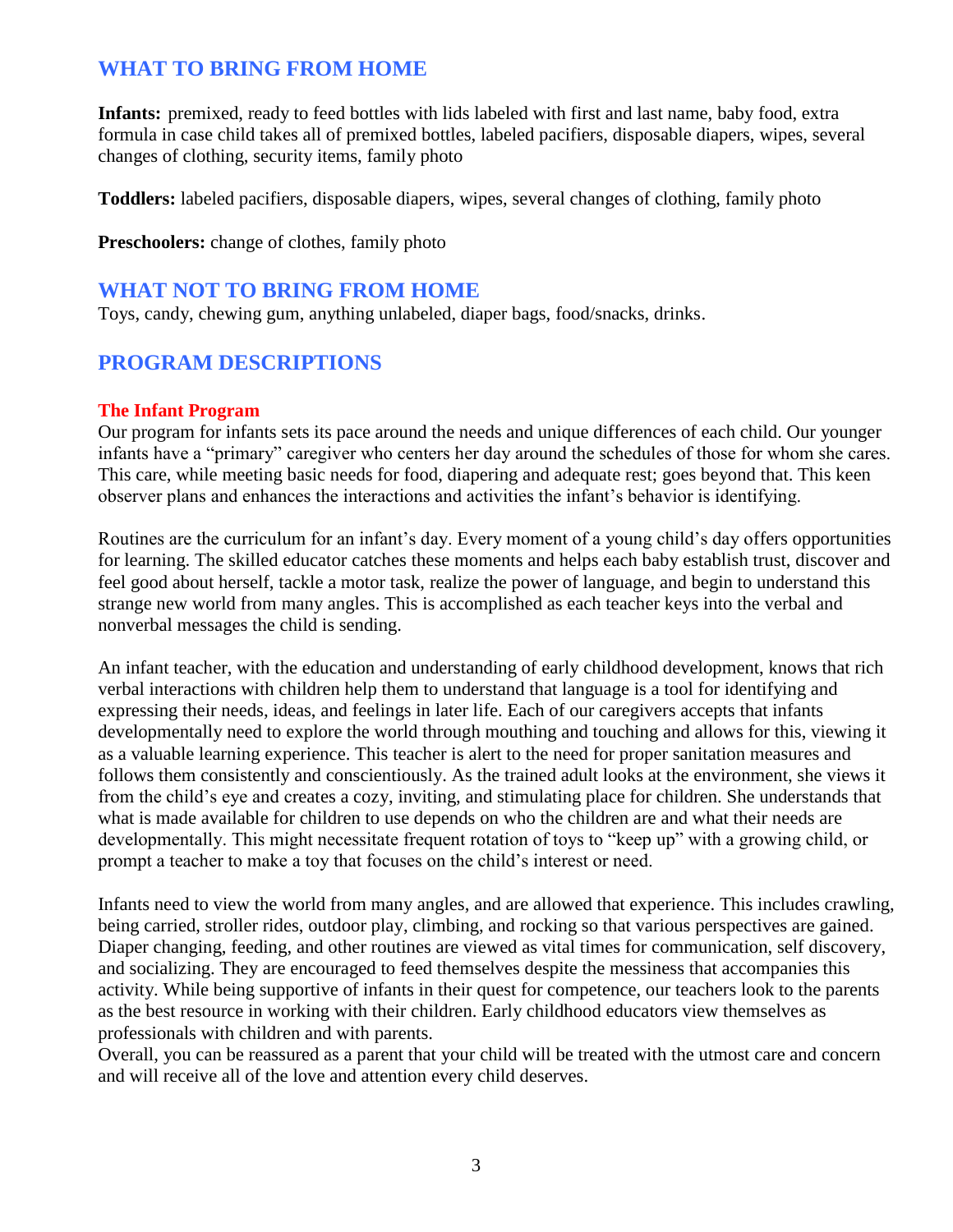#### **The Toddler Program**

In providing a program for toddlers, our teachers understand that these children learn with their whole bodies. They learn more by doing than by being told. Toddlers discover their world on a physical level, so it is expected that they will prefer walking, climbing, carrying objects, dumping, or dropping objects to sitting, picking up toys, or playing only in a designated space. These large muscle activities are the legitimate activity of toddler hood.

In planning for toddlers, our educators are prepared to be flexible and spontaneous. Because they are active explorers, toddlers are eager to try new things and use materials in different ways. Toddlers are working on becoming independent. The educated teacher respects this and allows opportunities for the child to be responsible and to make choices. This teacher also understands why certain behaviors must be limited, and sets limits that are fair and consistent. Expectations for behaviors are developmentally appropriate and allow the child to be challenged yet to feel support from the teacher. Consequently, frustration is kept to a minimum and the child's dignity and self-concept remain in tact.

Our teachers, with patience, warmth and respect, redirect toddlers to help guide them toward controlling their impulses and behaviors. The teacher draws more attention to a child's appropriate behavior than to the inappropriate because she understands that toddlers will act in the way that draws the most attention. Constant testing and expression of opposition are viewed as the child's development of a healthy sense of self. The teacher accepts this and offers positively worded directions to avoid getting into power struggles. The teacher views herself as a model for how she wants the children to develop. She does this in her verbal interactions, because she understands that toddlers lack the skills to cope with frustrating situations and might act out in a physical way without her guidance.

The teacher recognizes that routine times are important moments to help children learn about themselves and others. An early childhood educator views play as valuable, and facilitates this so that children stay interested and move from simple to more complex aspects of their play. The classroom includes materials for children to engage in imaginative play, appropriate art experiences for creative exploration, various manipulatives to develop cognitive and physical skills, as well as building blocks, music, and books. The environment allows for the children to choose activities and respects their need for ample time to use and reuse activities, because repeated experiences foster competence. The setting is stimulating and inviting. It offers comfortable spaces for privacy and for interacting in small groups. Children's art is displayed proudly and respected for what it is. The little ones are encouraged by a knowing adult to care for the belongings and the environment in ways they can handle. The teacher creates and adapts the environment and activities to meet the children's changing needs from day to day.

#### **The Preschooler Program**

Preschoolers are usually most responsive to activities in which they are involved in a "hands-on" manner. Our teachers accept that and design their classroom spaces with "learning stations" at which children can freely choose whether to participate or not and for how long. Our quality staff rotates and adds materials frequently to maintain and extend the child's interest. Often our teachers create their own games and materials if commercial ones do not offer the challenge needed, or do not reflect the interests of the children. Young children seem to learn best when trained teachers build on the interests and abilities of the children. This reflects the currently recognized theory that endorses non-pressured, child-centered activities guided by an adult with a solid child development base and strong problem-solving skills. In such a program, parents truly become partners with the professional staff. Information or discoveries about the child's development are mutually shared, resulting in a program tailored to the individual child.

The preschool curriculum includes activities centering on communication, science, math, social studies, music, art, and large and small motor development. An enrichment program that includes hands-on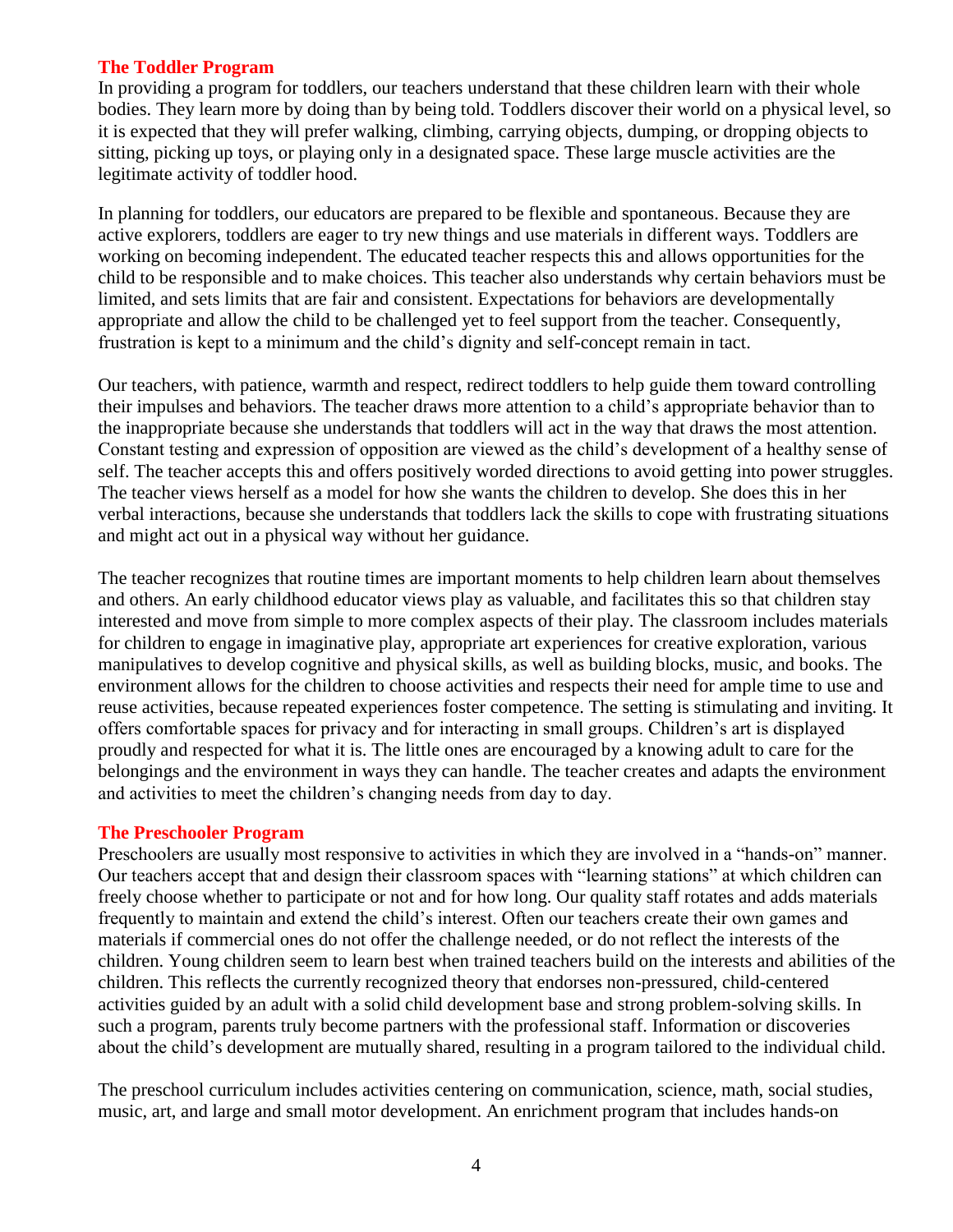activities and outside visitors is offered. Dramatic play opportunities reinforce learning of practical life experiences.

**LANGUAGE/COMMUNICATION—**The whole language approach is our model. This is one in which children are exposed to print and language that is integrated into each activity center.

**SCIENCE—Open-ended questions by the trained teacher help the children learn how to question . . . how** to be thinkers. Hands-on activities include using simple machines, sensory table play, plant and animal life.

**MATH—**Activities include concepts of introductory geometry, classification, sets, number, quantity, length, weight, use of simple graphs, simple addition/subtraction (more/less), and money.

**SOCIAL STUDIES—**Learning about the "world around us" is the focus of this curriculum area. We study locations around the world and relate them to the different occupations and environments.

**MUSIC—**Exposure to and involvement with simple rhythm instruments is part of our music program. Rhythms are also "practiced" by the learning of songs and finger plays.

**ART—**Exploratory, sensory art activities help the child experience a variety of media. Collages and creating mobiles are offered. Paints, chalk, pencils, paper, markers, glue, paste, and play dough are all available in a "free choice" activity center for the children to use as they wish.

**LARGE MOTOR—**Movement activities including free dance, parachute handling, climbing, crawling, running, and balancing are just a small part of the large motor program.

**SMALL MOTOR—From the handling of simple tools to completing pegboards, children are continually** offered opportunities to develop their smaller muscles, an important prerequisite for writing.

**VISITORS—**Occasional classroom visitors will be invited in for various demonstrations such as local fire fighters and police. Parents are welcome to offer any suggestions they may have as well.

**DRAMATIC PLAY—From "playing house" to being a cashier in a pretend grocery store to repairing** cardboard automobiles in a child-sized garage, the children are able to practice roles that productive adults have.

## **HEALTH**

Our center operates for well children and staff only. Children who are mildly ill (e.g., minor cold symptoms) may remain at the center only with an Administrator's approval. Children should be fully able to participate in all activities, including outdoor play. If your child cannot participate in outdoor play, a doctor's note must be provided per state regulations. Parents should provide appropriate changes of clothing so children do not become either chilled or overheated. Warm pants, boots, and gloves are needed for cold days. Light weight, light colored clothing is best for hot days. Light sweaters or jackets should be made available as well. For summer wear, sandals are permitted; however, flip-flops sometimes create a hazard and should not be worn. Sunscreens may be applied by staff, with the written permission of the parent on a center-supplied form.

Should any child become ill during the course of the day especially with diarrhea, vomiting, fever or "flulike" symptoms, the parents will be asked to remove their child from Harmony Academy and to do so promptly. **PARENTS ARE REQUIRED TO PICK UP THEIR CHILD WITHIN ONE (1) HOUR**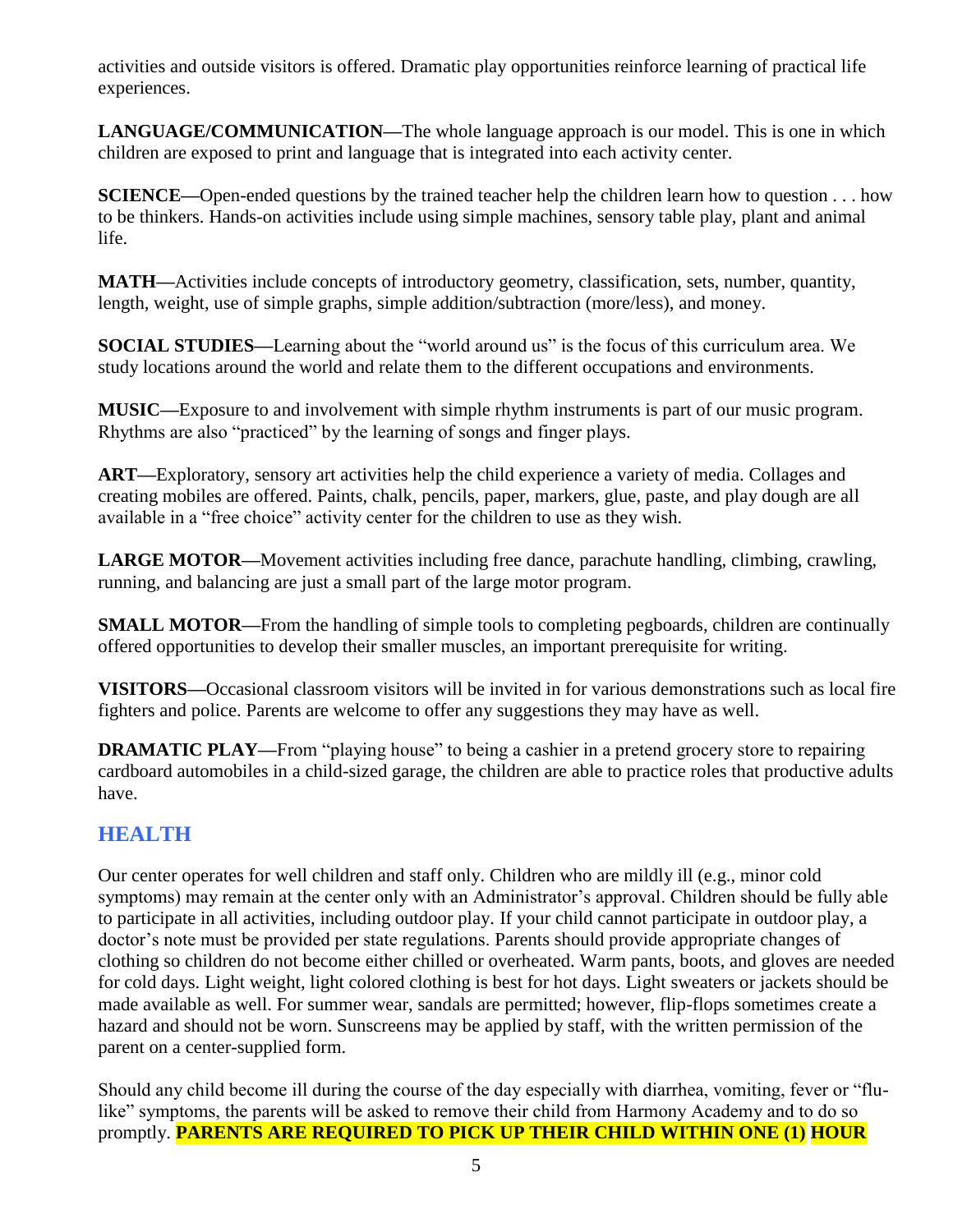**OF BEING CALLED BY THE PROVIDER**. If your child becomes ill, we will keep him/her in isolation until a parent or guardian arrives. Your child may not return until they are symptom/fever free (without medication) and eating normally for 24 hours.

Any child who has seen a physician and has been prescribed an antibiotic for an illness will not be accepted into care until the child has been on medication for 24 hours unless the physician has given a note stating that the child's return poses no risk to others at the center.

Please notify Harmony Academy if your child has been exposed to a contagious disease. This protects your child, and the other children and teachers in our center. If your child is exposed to any communicable disease while at Harmony Academy, we will notify you as soon as we become aware.

### **We can refuse to serve any child with:**

- a fever of  $101^\circ$  F or above
- a skin rash that has not been identified by a phone call or in writing from a physician who has seen the rash
- diarrhea and/or vomiting three or more times in a day
- evidence of head lice or other parasites
- severe coughing
- rapid or difficult breathing
- yellowish skin or eyes
- conjunctivitis (pink eye)
- unusually dark urine and/or gray or white stool
- sore throat or difficulty swallowing
- stiff neck
- infected skin patches
- evidence of infection
- a moist or open cold sore

### **Children may be readmitted:**

- with a physician's statement that the child is free from communicable disease; and that returning poses no risk to the child or others.
	- **OR**
- if visibly free from communicable disease, fever free without benefit of fever reducing medications for 24 hours, and free of vomiting/diarrhea for 24 hours while on a normal diet.

The center retains the right to continue to exclude a child despite a physician's statement if that statement contradicts the center's policies. Staff with symptoms of illness will remain away from the center.

Our staff members have special training in recognizing communicable diseases. Our staff relies on their training, as well as the disease chart posted in the lobby area to determine indicated diseases. We follow strict hand-washing and disinfection procedures. The disinfectant policy is posted in the classroom and reviewed with any adult working in that area.

### **MEDICATION ADMINISTRATION POLICY**

Medication is given only if parents sign a center-supplied permission form which can be obtained in the lobby area. Prescription medication must have a prescription label with the child's name and date on it and be in the original container. The authorization form must be filled out entirely including child's full name,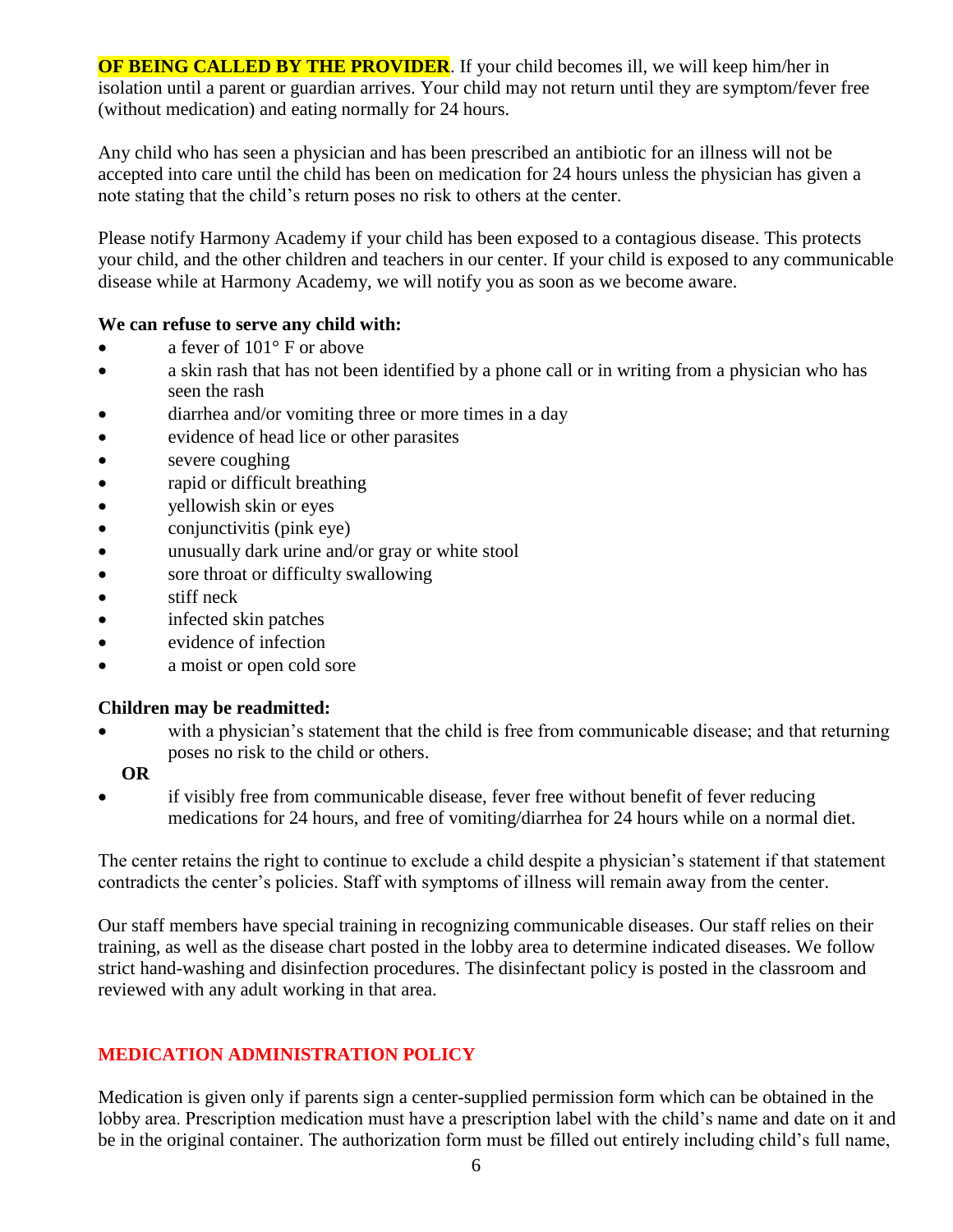name of medication, prescription number, if any, dosage, the dates to be given, the time of day medication is to be dispensed, and the signature of parent. Please include your child's medicine dropper with any medication being dispensed. Medical samples and over-the-counter oral medicines MUST have a written note from the doctor as well as a parent-signed form. A permission form must be renewed with every new prescription and each child within a single family. Any medications being dispensed only twice a day should be dispensed at home before and after arrival. Any maintenance medications should also be dispensed at home.

If the child refuses to take medication, the parent may be notified and asked to come administer the medication. Medication should be given at home whenever possible especially eye drops and nebulizer treatments. Any medication necessary should be brought every day as needed and taken home at the end of each day.

Should any child have an adverse reaction to any medication dispensed requiring medical attention, 911 will be called and parents will be notified immediately. If the child presents with a non severe reaction that does not require medical care, the parents will be notified as to the reaction that occurred, along with the amount dispensed and time given.

## **NUTRITION**

We provide nutritionally balanced breakfasts, snacks, and lunches. Menus are posted by each room and online. We encourage the children to have a "hello" bite, that is—to try a taste of everything. Food will be offered to your child, but your child will not be forced to eat. Seconds are offered to the children. Meal time is used for a lesson time, teaching the children manners, nutrition; and that meal times are relaxed times; rich with conversation and fellowship.

Please do not bring food, drink, gum, or candy from home. Food brought from home will be put away until it is time to leave. If you would like to bring a snack to share with your child's entire class, please notify the teacher ahead of time so that we may plan it with the day's activities.

If a child's diet must be modified for health reasons, a physician's written explanation is required. If a child's diet is modified for cultural or religious reasons, the parent is asked to put the request in writing, and will be required to provide supplemental foods.

### **QUIET TIME/REST PERIOD**

All children under the age of five are required by state regulations to have at least one (1) hour of sleep/rest period during the day. If you must pick up your child during quiet time, please notify Harmony Academy in advance so that we may wake your child and have them ready for your arrival. This will prevent disturbing the other children who may be napping. Please see your child's class schedule for the designated rest period.

### **SAFETY**

We ask that parents closely supervise their children in the driveway, lobbies, and elsewhere in the center. It is recommended that children exit from cars and be offered a hand to hold. When departing from the center, please resist having the children run to the car without someone guiding them through the parking area. Your child will need to be escorted to and from the classroom either by you the parent, or a member of our staff. It is normal for some children to have difficulty separating from parents in the morning. Please be very brief during these transition times. The longer you prolong the departure, the harder it gets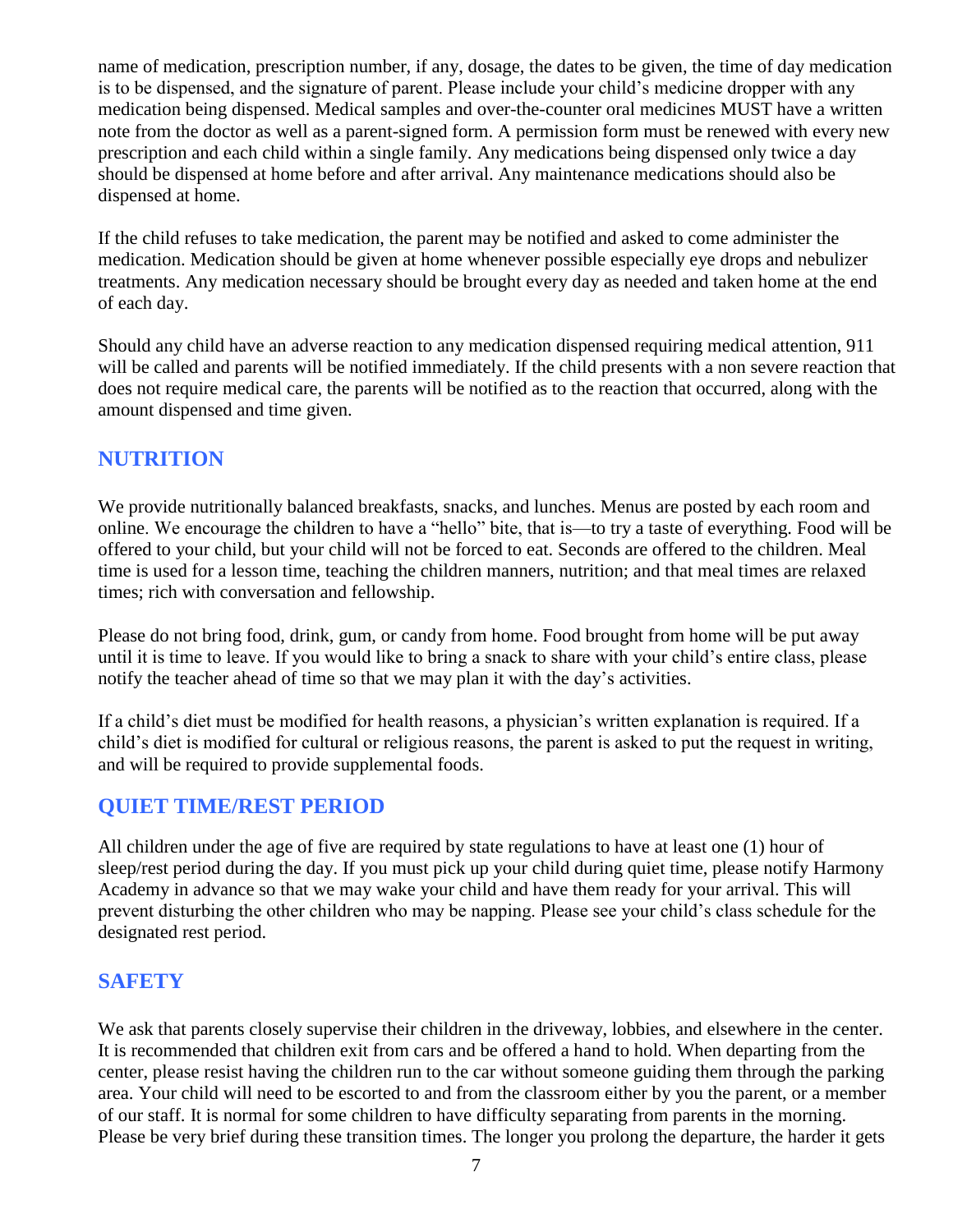for the child to settle in to a routine. A smile, a cheerful goodbye kiss, and a reassuring word that you will return will help your child accept this new challenge.

Authorized persons will be registered in our database so that children can be signed in and out everyday using a fingerprint touch pad. This is extremely important since this list is used to check attendance during emergency drills or other events. Children are released only to persons for whom the staff has written permission from the parents. Parents should provide us with the information for any person designated to pick up a child. We will ask for photo identification.

No child is ever left alone or unsupervised. At arrival, parents are asked to escort your child to the classroom and make sure the teacher on duty acknowledges your arrival. Parents are permitted access to the center at any time during business hours, including nap times and preadmission tours or observations. This may have restrictions during certain events such as flu season or in the event of a pandemic. The center is also monitored indoors and outdoors by camera and audio surveillance.

### **EMERGENCIES**

Emergency drills are held at varying times and documented by the Director's office. The following procedures are rehearsed:

**FIRE:**--Staff members remain calm and reassure the children. The person noting the fire sounds the alarm and calls the fire department. Staff members escort all children to the nearest exit, account for all children while on the playground; and finally gather in the front parking lot away from the building. Infants are placed in an emergency evacuation crib, wheeled out the nearest exit and gather in the front parking lot. The staff takes attendance which is compared to the daily log-in sheets. The administrators check classrooms, bathrooms, kitchen, playgrounds, and all other areas for anyone that might be left behind.

**SEVERE WEATHER:**--The center monitors the weather closely using weather radios and dopplar radar. In the event of severe weather, the staff members remain calm and reassure children. If warnings are issued, children are escorted to the inner hallway and kept away from windows. Staff may bring books or manipulative games for the children. Parents who arrive to take their children are strongly encouraged to remain at the center until the weather alert has been lifted.

**ACCIDENT:**--First aid boxes are kept in the Director's office, the kitchen, and the supply room. Emergency numbers for children and staff are maintained in a secured filing cabinet in the Director's office. Our staff is first aid and CPR certified. If someone is injured, they are first evaluated and a determination is made whether to treat them at the center (minor cuts or abrasions, etc) or to send them for further care. If emergency medical care is needed, 911 will be called and the child will be taken by ambulance to Piedmont Mountainside. Children not requiring treatment or observation remain supervised and reassured that their friend is being well cared for.

The center obtains written emergency transportation authorization from each parent or guardian before the child begins attending the program. We will not accept any children whose parents or guardians refuse to grant permission for emergency transportation. In a serious emergency, 911 is called and the parents are notified immediately. When going for treatment, a staff member will go with the child and take the child's complete file and injury report form (if applicable). This contains a summary of the child's medical history, as well as medical emergency permission forms. The staff person remains at the hospital until the parent arrives.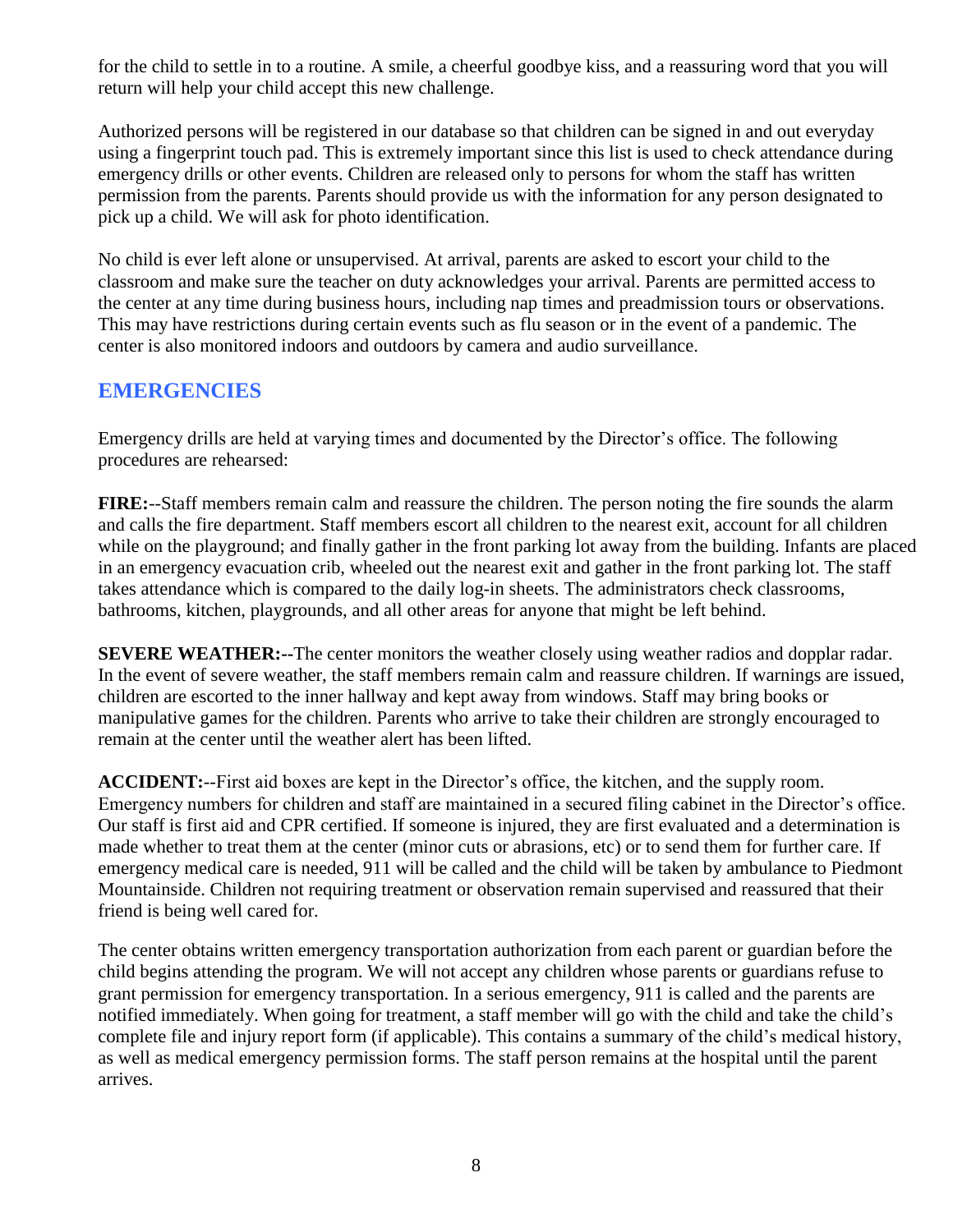Emergency closings may occur when weather is so severe that traveling is too dangerous for employees and parents. Other emergencies that may warrant a closing would be a problem with our physical plant, or if the Board of Health orders closure for disease control. Each of these instances is highly unlikely.

## **CHILD ABUSE REPORTING**

Harmony Academy employees are mandated reporters and are required by state law to report any incidences of suspected child abuse or domestic violence. Our first concern is the safety of your child, and if we suspect he/she has been subjected to abuse, a report will be made to the proper authorities.

## **BEHAVIOR MANAGEMENT**

The state of Georgia requires that parents be notified in writing of the disciplinary practices used while in care prior to admission.

Harmony Academy prohibits spanking or any other form of physical punishment. Discipline will not be associated with food, rest, or toileting. Children shall not be subjected to discipline that is severe, humiliating or frightening. The goal of discipline is to help each child understand why we should act and behave in certain ways. This is very time consuming and is important that we remain realistic and patient in the expectation of the behavior of each child. Our staff must take into consideration the child's developmental age and stage of childhood.

Harmony Academy has facility rules to ensure safety, comfort and happiness for all. We like using positive discipline and guidance based on individual needs and development. When needed, brief supervised "time-outs" will be used. The child will remain in a designated "time-out" spot equaling one minute for each year of age. Our staff may also use redirection which takes the attention from what the child is doing and placing the focus onto something the child may find more interesting. For the older children who may understand consequences, certain privileges may be removed.

Our staff will do our best to let you know of continuous behavior problems if they cannot be resolved. If there are any problems that concern you as a parent or the safety of other children in the center, please discuss them with a member of management openly and honestly. Comments and suggestions are always welcome.

The following rules have been established for protection and safety in the childcare facility:

- no running indoors
- no screaming
- no throwing
- no chewing gum
- no climbing, standing, or jumping on the furniture
- no hurtful name-calling or offensive language
- be respectful of others and their property
- no biting

Biting will not be tolerated and to ensure the safety of the children at Harmony Academy, we will enforce a strict biting policy. If a child bites or begins to bite they will have two weeks to correct the aggressive behavior or childcare services will no longer be provided.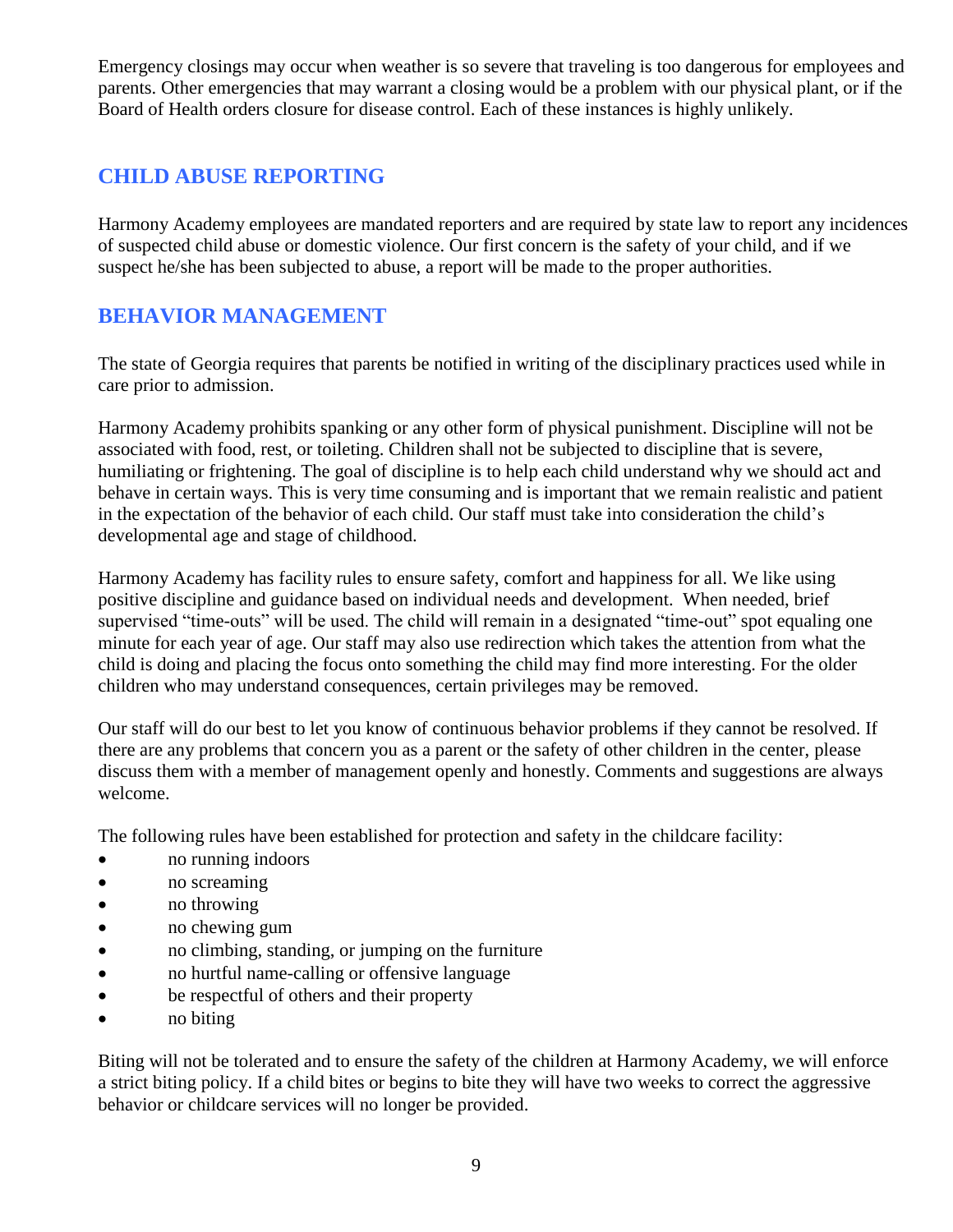We understand that biting in young children is typical in normal early childhood development. However, we do believe it is in the best interest of the children placed in our care to set limits for aggressive behaviors such as biting. Some children bite due to anger, frustration, fear, teething, attention, reaction, or curiosity. It is our goal to recognize what triggers a child to bite and redirect that child before the incident occurs. In the event we are unable to intervene the following steps will take place:

- The teacher will first attend to the bitten child by comforting and then cleaning the bitten area with soap and water. Ice will be applied if bruising occurs.
- The child who did the biting will be removed from the setting and in an age appropriate manner; we will explain that this type of behavior is unacceptable.
- The incident will be documented on an accident/incident form that will be signed by the parent of the biter and the administrator. The form will be placed in the child's file.
- Harmony Academy cannot identify the child who did the biting to the parents of the bitten child and cannot give out medical or other information on the biter.
- Parents will be asked to work with their child in discouraging this type of aggressive behavior.

## **TERMINATION POLICY**

A two week written notice is required to withdraw your child from Harmony Academy. If less than two weeks notice is given, payment in full for two weeks is still expected even if your child does not attend.

In the event that Harmony Academy should ever find it necessary to end our agreement, the parent will be given a two week written notice as well. Except for reasons such as, but not limited to:

- destructive uncontrollable or violent behaviors
- habitual tardiness in pick up of child
- lateness of payment or nonpayment
- lack of parental cooperation
- failure to maintain required records and supplies for children

These situations will be grounds for immediate termination. If it becomes necessary for Harmony Academy to resort to legal action to collect fees, the parent(s) will be responsible for any legal fees incurred.

## **TUITION PAYMENTS AND FEES**

Harmony Academy offers several payment options including Tuition Express, credit cards, cash, or check. Tuition Express, part of our ProCare Software management system, will allow us to process tuition and fee payments safely, quickly and efficiently. In a matter of minutes we will accomplish what normally takes hours to complete—leaving us more time to spend with your children.

Once enrolled in Tuition Express, your tuition payments will be paid automatically and on a schedule that we both agree upon. Harmony Academy can produce a receipt for the payment or you can receive instant email notification by signing up at [www.tuitionexpress.com.](http://www.tuitionexpress.com/)

Your personal account information is safe with Tuition Express—safer, in fact, than paying by check. Automated payments have proven safer than writing checks and eliminate potential check fraud or identity theft. By using Tuition Express, we can offer a service that is convenient for you, efficient for us, but best for your children. Hopefully, together we can keep the cost of tuition down as much as possible.

Credit cards accepted are Visa, MasterCard, and Discover. We do charge a \$1 fee for credit card payments due to the expense of processing. And of course, we do accept personal checks or cash. When paying by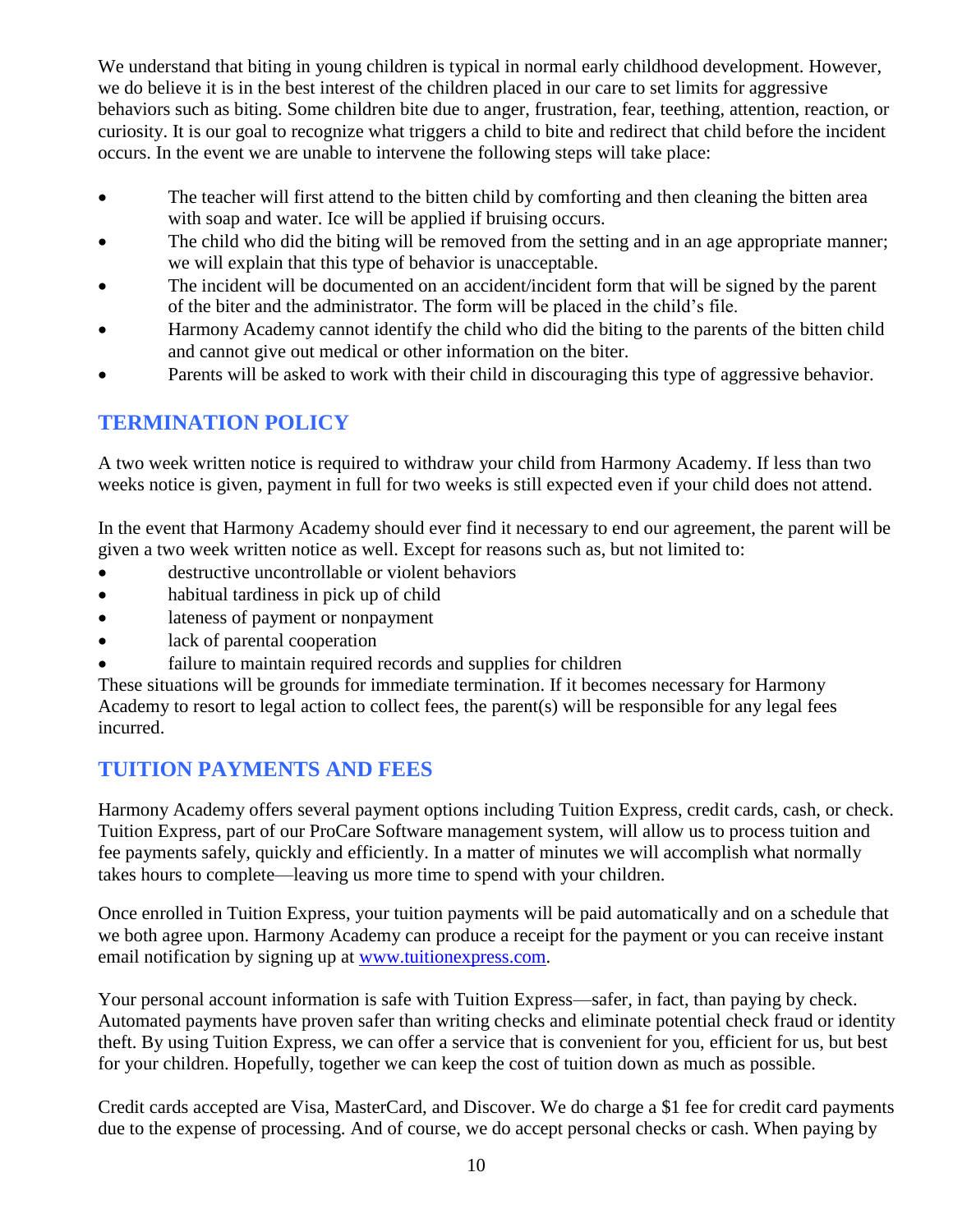cash, please be sure to give the cash to the Director, Assistant Director, or Receptionist and a receipt will be made for your records.

Full-time after school requires a contract stating you will pay no less than \$50.00 a week regardless of the days actually served. If additional time is needed for half days or in-service days, that will be billed day by day. This is due to the limited number of spaces available for after school care. Summer applications will be taken prior to the end of school and limited spaces will be available for it as well.

Tuition is due on Friday before the week of care, and past due after Monday unless other arrangements have been scheduled through Tuition Express or the Director. There will be a late fee assessed for payments received after Monday. Please refer to the OTHER FEES section below.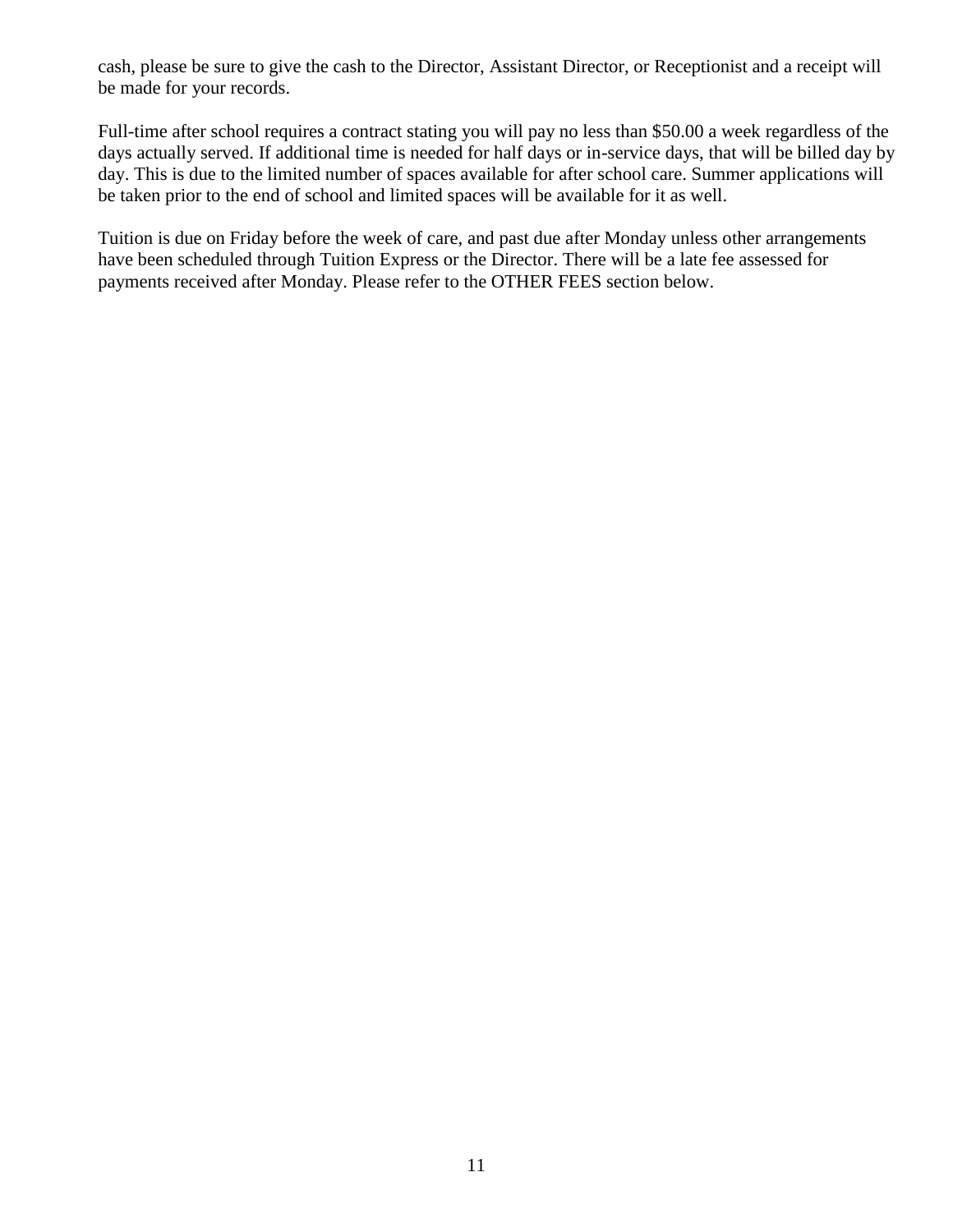### **PAYMENT SCHEDULE FOR FULL TIME ENROLLMENT**

| <b>AGE GROUP</b>            | <b>WEEKLY</b><br><b>PAYMENT</b> |
|-----------------------------|---------------------------------|
| Six (6) weeks to twelve     | 130.00                          |
| $(12)$ months               |                                 |
| Non-walking                 |                                 |
| Twelve $(12)$ months to     | 125.00                          |
| twenty-four $(24)$ months-  |                                 |
| walking $&$ weaned from     |                                 |
| bottle                      |                                 |
| Twenty-four $(24)$ months   | 125.00                          |
| to thirty-six $(36)$ months |                                 |
| Thirty-six $(36)$ months to | 120.00                          |
| five $(5)$ years            |                                 |

# **AFTER SCHOOL AND STUDENT RATES**

| AGE                                    | <b>WEEKLY</b><br><b>PAYMENT</b> |
|----------------------------------------|---------------------------------|
| Lottery funded Pre-<br>K extended care | $60.00$ /week                   |
| After school                           | 50.00/week                      |
| Before and after<br>school             | 70.00/week                      |
| In-service days and<br>holidays        | $25.00$ /day                    |
| Summer camp                            | 130.00/week                     |
| Before School                          | 30.00/week                      |

### **NO DEDUCTIONS OR REFUNDS WILL BE MADE FOR DAYS THAT YOUR CHILD IS SICK OR ABSENT.**

**Rates effective January 1, 2021**